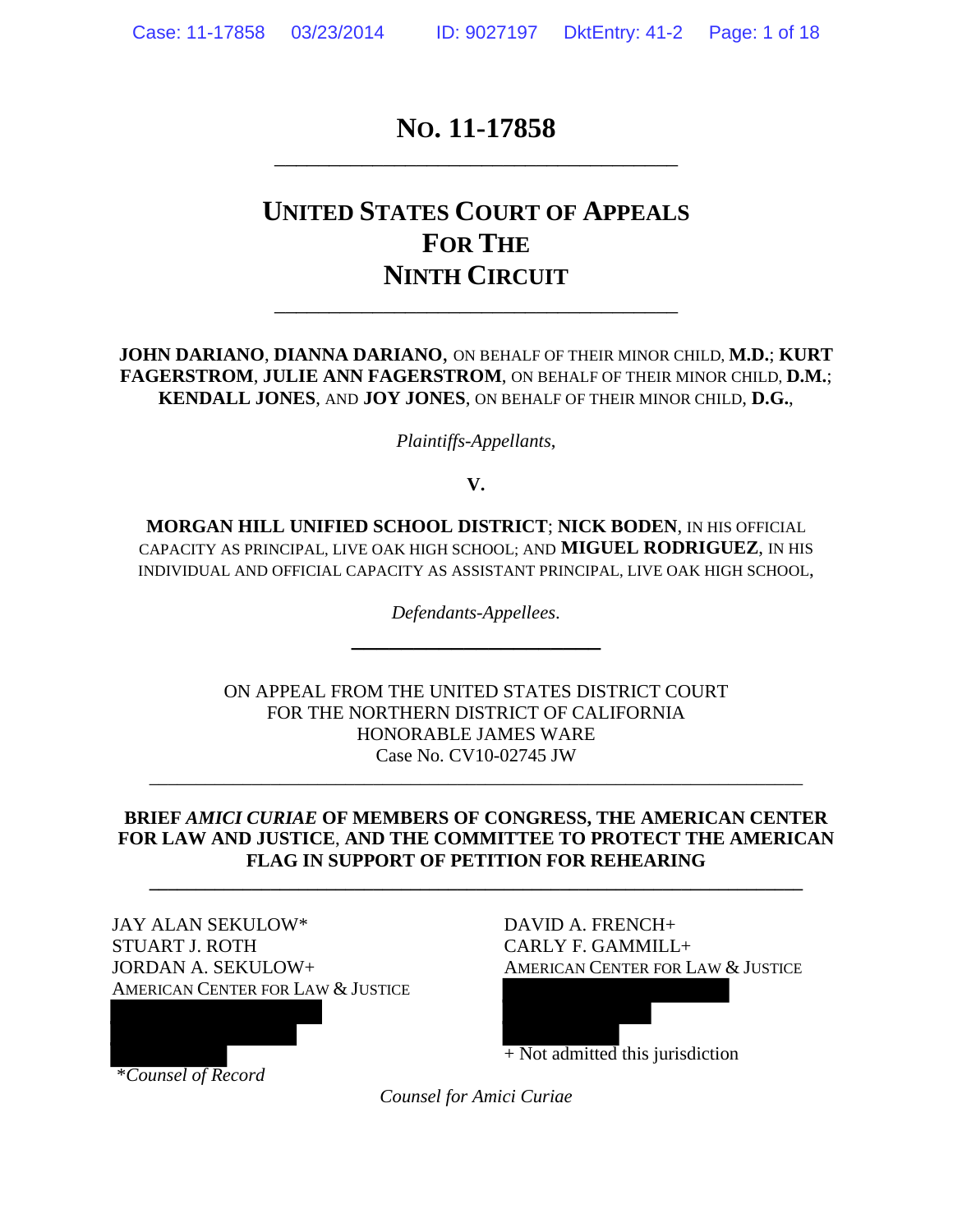### **CORPORATE DISCLOSURE STATEMENT**

Pursuant to Rule 26.1 of the Federal Rules of Appellate Procedure, Amicus, the American Center for Law and Justice, by and through its undersigned counsel, hereby certifies that it has no parent corporation and that no publicly held corporation owns 10% or more of its stock.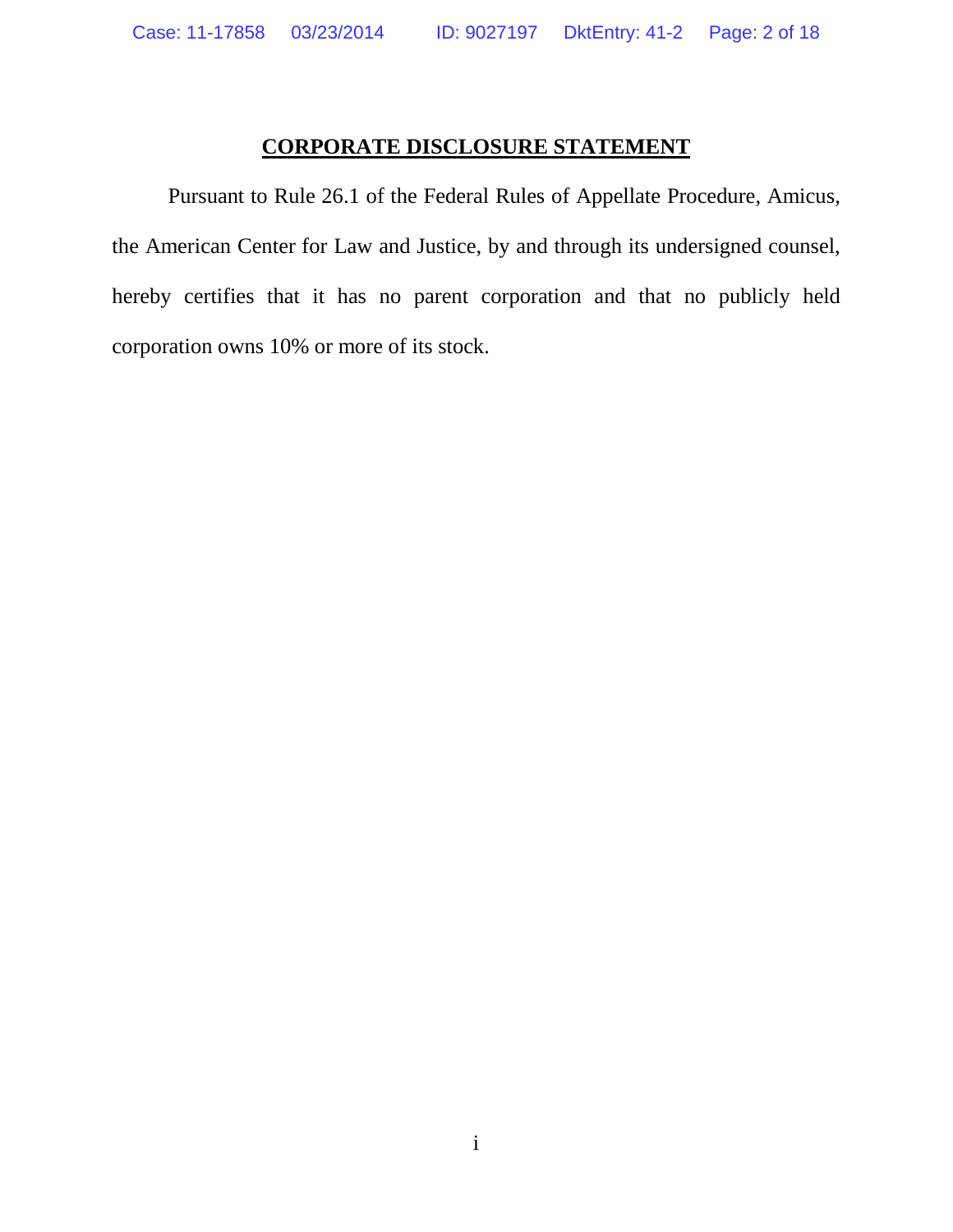# **TABLE OF CONTENTS**

| REHEARING IS NECESSARY TO ADDRESS AN EXCEPTIONALLY<br>IMPORTANT ISSUE REGARDING THE CONSTITUTIONAL<br>LIMITATIONS ON THE AUTHORITY OF SCHOOL OFFICIALS TO |  |
|-----------------------------------------------------------------------------------------------------------------------------------------------------------|--|
|                                                                                                                                                           |  |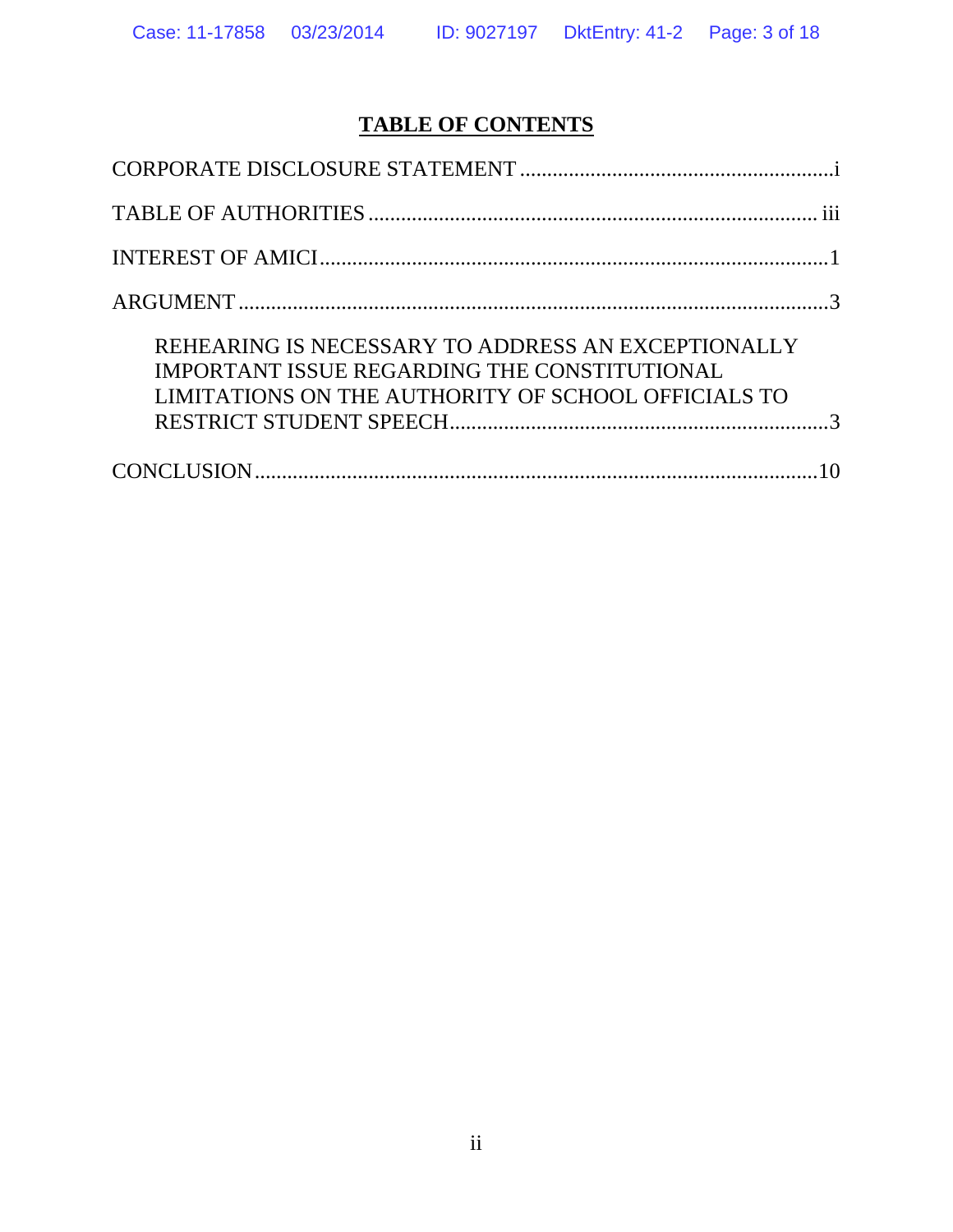## **TABLE OF AUTHORITIES**

## **CASES**

| Ctr. for Bio-Ethical Reform, Inc. v. Los Angeles Cnty. Sheriff Dep't,                                                           |
|---------------------------------------------------------------------------------------------------------------------------------|
| Dariano v. Morgan Hill Unified Sch. Dist., 2014 U.S. App. LEXIS 3790                                                            |
|                                                                                                                                 |
| Harper v. Poway Unified Sch. Dist., 445 F.3d 1166 (9th Cir. 2006),<br>judgment vacated on other grounds sub nom. Harper ex rel. |
| Holloman v. Harland, 370 F.3d 1252 (11th Cir. 2004) 10-11, 12                                                                   |
|                                                                                                                                 |
|                                                                                                                                 |
|                                                                                                                                 |
|                                                                                                                                 |
|                                                                                                                                 |
| Tinker v. Des Moines Indep. Cmty. Sch. Dist., 393 U.S. 503 (1969) passim                                                        |
| West v. Derby Unified Sch. Dist. No. 260, 206 F.3d 1358 (10th Cir. 2000) 6                                                      |
| Zamecnik v. Indian Prairie Sch. Dist. # 204, 636 F.3d 874 (7th Cir. 2011) 11                                                    |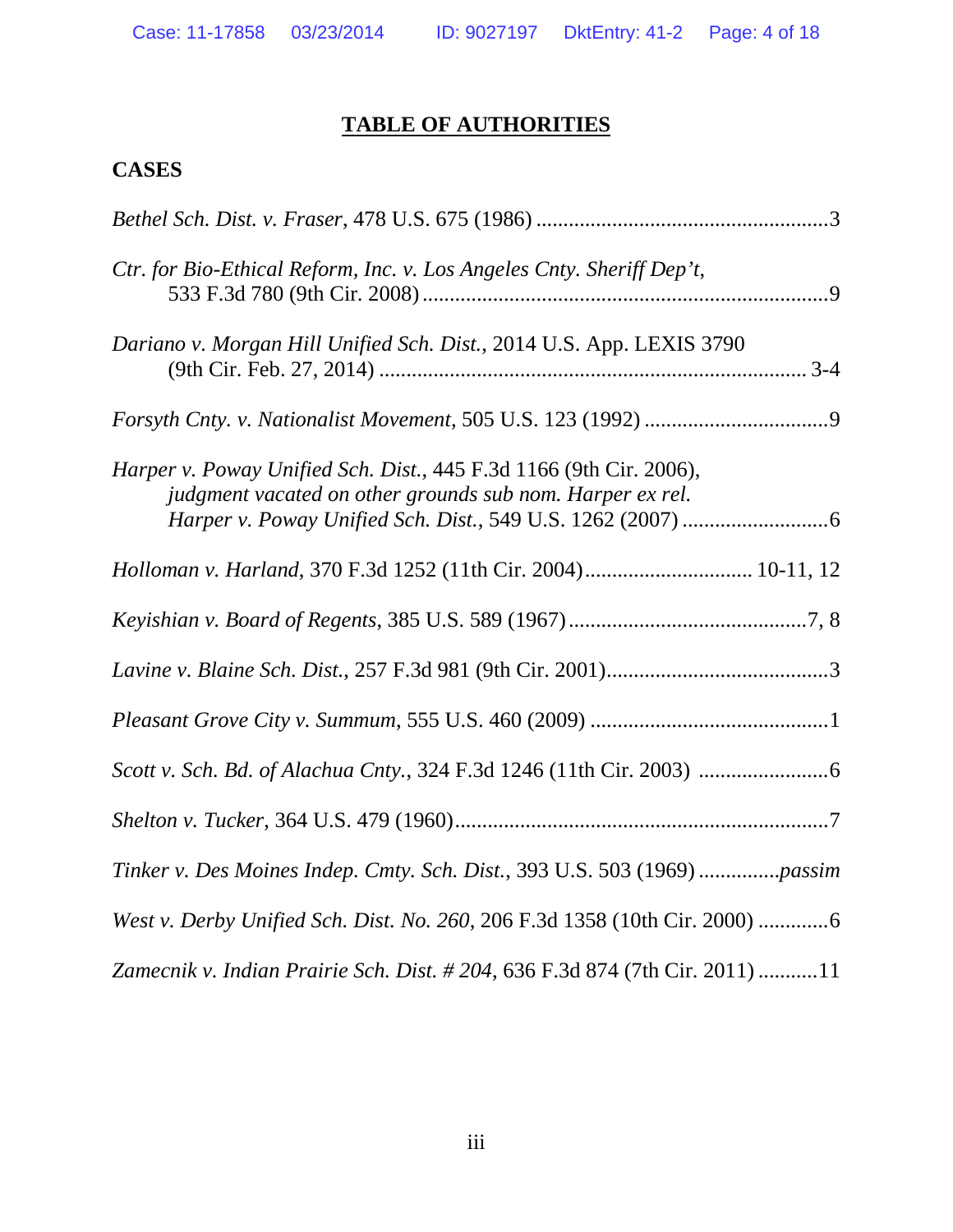### **INTEREST OF AMICI[1](#page-4-0)**

*Amici*, Members of Congress Steven Palazzo, Rob Bishop, Jim Bridenstine, Jeff Duncan, Blake Farenthold, Bill Flores, Randy Forbes, Trent Franks, Phil Gingery, Tim Huelskamp, Mike Kelly, Steve King, Jack Kingston, Doug LaMalfa, Cynthia Lummis, Jeff Miller, Joe Pitts, Scott Tipton, Randy Weber, and Lynn Westmoreland, are currently serving in the One Hundred Thirteenth Congress.

*Amicus,* the American Center for Law and Justice (ACLJ) is an organization dedicated to the defense of constitutional liberties secured by law. ACLJ attorneys have argued numerous cases before the Supreme Court of the United States and participated as amicus curiae in a number of significant cases involving the Free Speech Clause of the First Amendment, including, most notably, *Pleasant Grove City v. Summum*, 555 U.S. 460 (2009).

This brief is also filed on behalf of the ACLJ's Committee to Protect the American Flag, which consists of more than 84,000 Americans who seek to preserve the right of citizens of this nation, including public school students, to express themselves through peaceful, patriotic displays of the American flag.

l

<span id="page-4-0"></span> $<sup>1</sup>$  No party's counsel in this case authored this brief in whole or in part. No party or</sup> party's counsel contributed any money intended to fund preparing or submitting this brief. No person, other than *amici*, their members, or their counsel contributed money that was intended to fund preparing or submitting this brief. Because all parties did not consent to the filing of this brief, *amici* have filed this brief along with a motion for leave to file, pursuant to Fed. R. App. P. 29(a).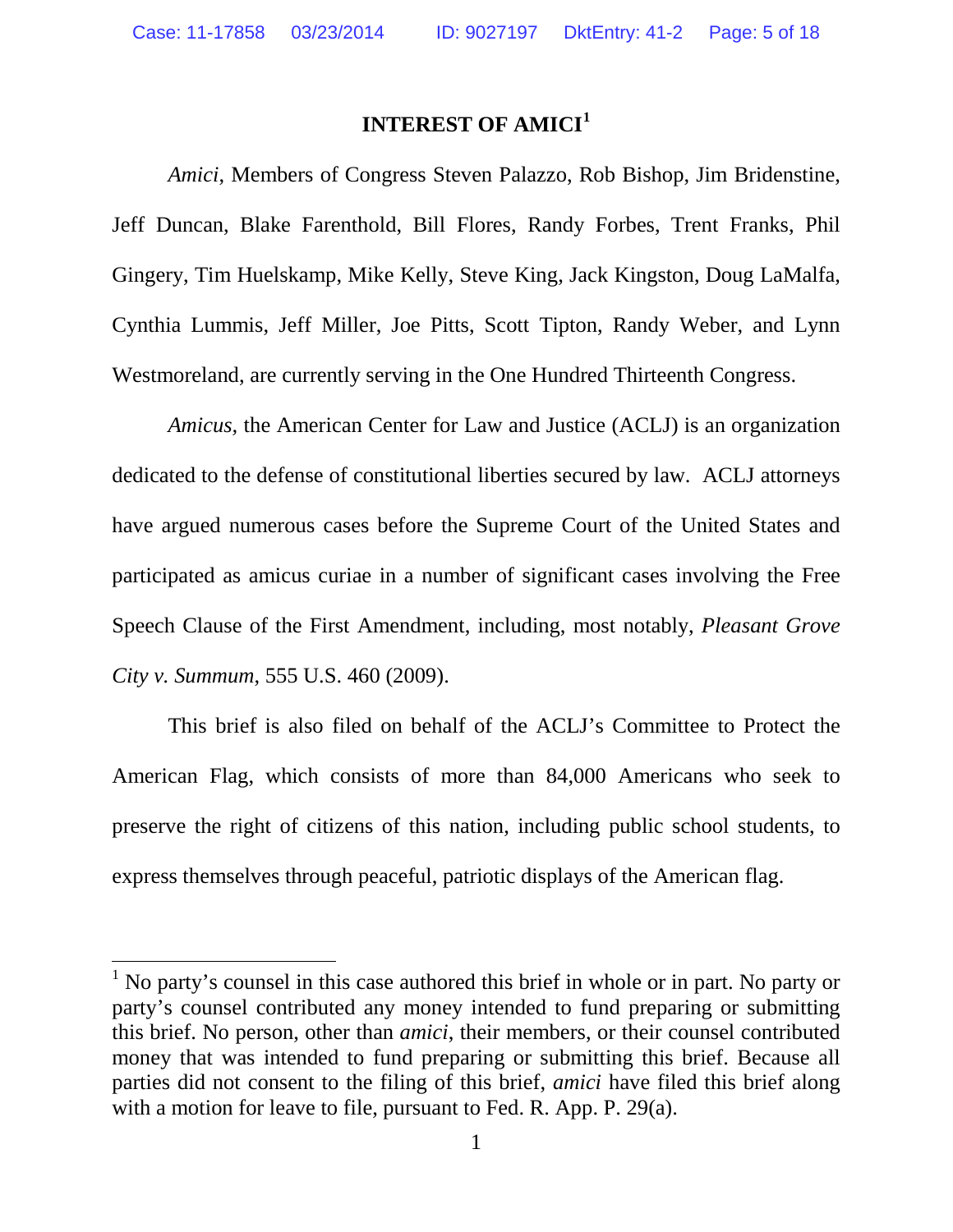*Amici* have dedicated time and effort to defending and protecting Americans' First Amendment freedoms. Their commitment to the integrity of the United States Constitution and Bill of Rights compels them to support the petition for rehearing because the panel's decision, if allowed to stand, would establish dangerous and disturbing precedent that directly threatens the ongoing viability of public schools as "peculiarly the marketplace of ideas" in which students are encouraged to engage in wide open, robust debate.

In the public school context, while school officials possess authority to prevent substantial disruption of their school's functions, that authority has its constitutional limits. This case, in fact, precisely demonstrates why schools cannot escape constitutional scrutiny even in the face of substantial disruption. The school officials' actions in this case represent a perfect storm of unconstitutional action by empowering a heckler's veto through the use of viewpoint discrimination.

School officials should not be permitted to single out and silence one side of a debate, while permitting the other side's expression to continue without restriction, solely because the latter group of speakers threatened violence in reaction to the speech of the former. Such a decision empowers violence, incentivizes further disruption, and targets disfavored speech for punishment.

This Court should grant the petition for rehearing to address the exceptionally important question of the means by which public school officials are

2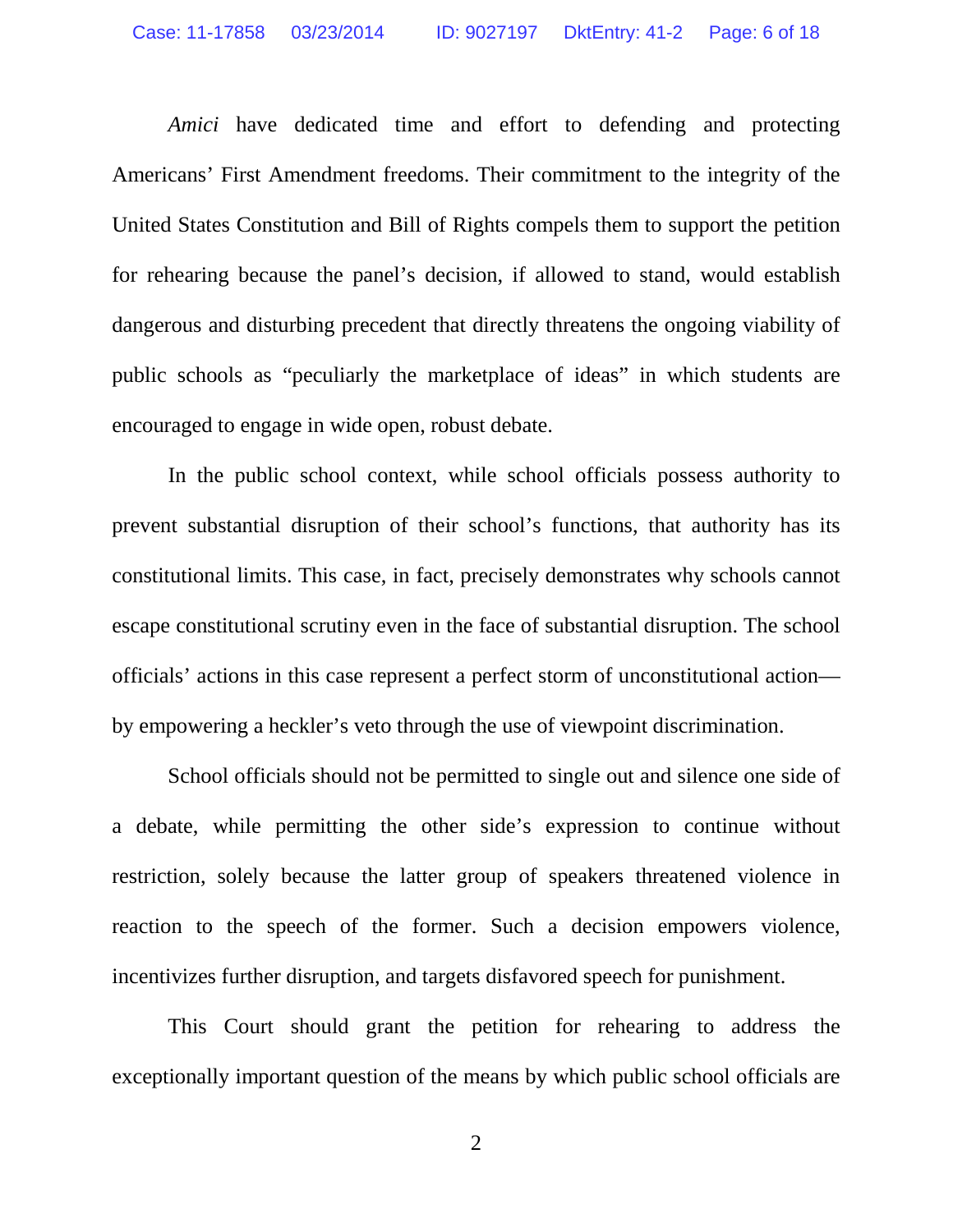constitutionally permitted to restrict speech in their efforts to prevent material disruption within their schools.

#### **ARGUMENT**

### **REHEARING IS NECESSARY TO ADDRESS AN EXCEPTIONALLY IMPORTANT ISSUE REGARDING THE CONSTITUTIONAL LIMITATIONS ON THE AUTHORITY OF SCHOOL OFFICIALS TO RESTRICT STUDENT SPEECH.**

"School officials do not possess absolute authority over their students," and they "cannot suppress expressions of feelings with which they do not wish to contend." *Tinker v. Des Moines Indep. Cmty. Sch. Dist.*, 393 U.S. 503, 511 (1969) (quotation omitted). While "the constitutional rights of students in public school are not automatically coextensive with the rights of adults in other settings," *Bethel School District v. Fraser*, 478 U.S. 675, 682 (1986), this Court has recognized that "deference [to the decisions of school authorities] does not mean abdication; there are situations where school officials overstep their bounds and violate the Constitution." *Lavine v. Blaine Sch. Dist.*, 257 F.3d 981, 988 (9th Cir. 2001). This case presents precisely such a situation.

As the panel decision notes, on May 5, 2009, and again on May 5, 2010, a group of students at Live Oak High School ("Live Oak") engaged in expression on the school campus demonstrating their Mexican heritage. For example, they "walk[ed] around with the Mexican flag," *Dariano v. Morgan Hill Unified School District*, 2014 U.S. App. LEXIS 3790, \*4 (9th Cir. Feb. 27, 2014), and wore "the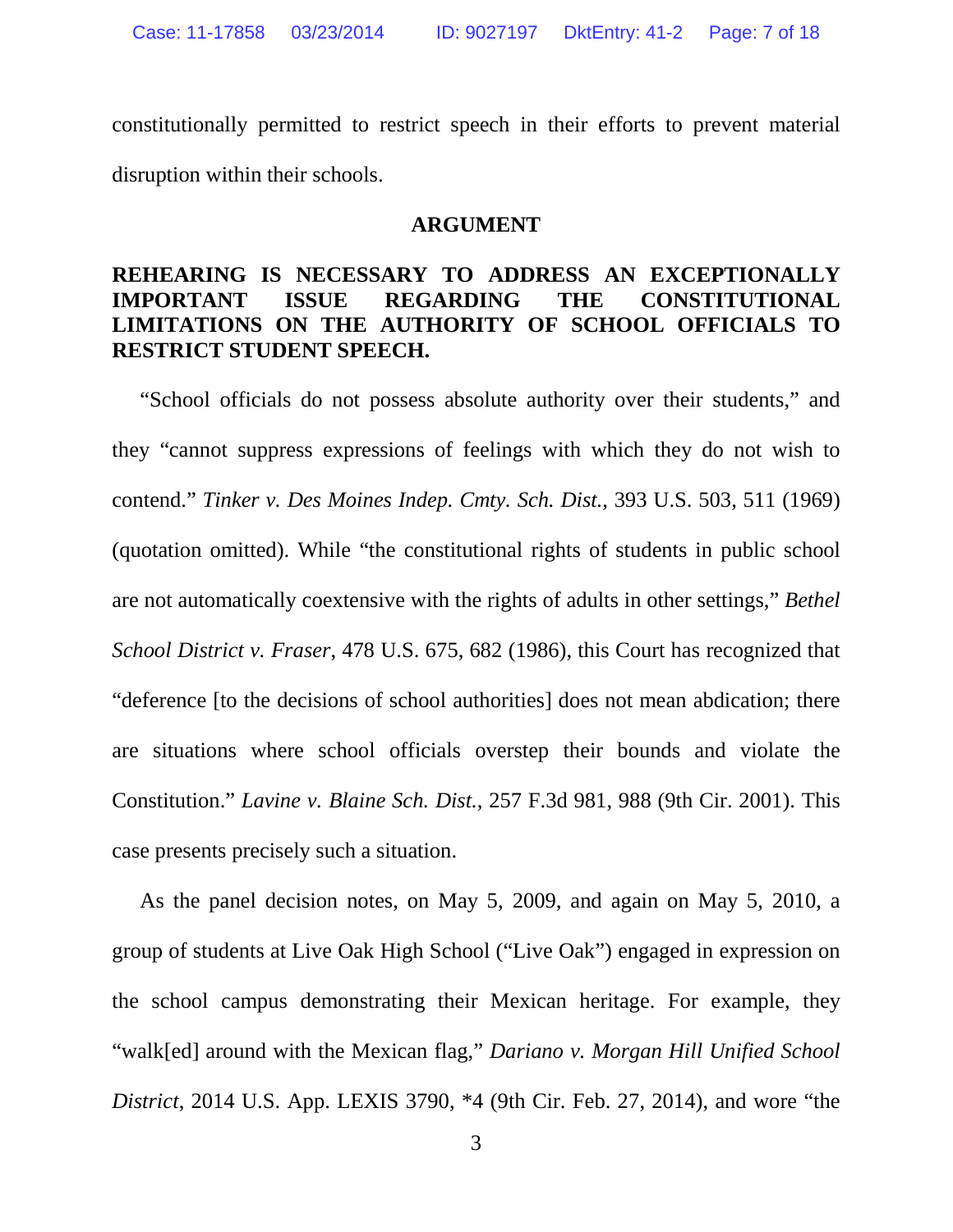colors of the Mexican flag." *Id.* at \*15. Other students, expressing their American patriotism, "hung a makeshift American flag," *id.* at \*4, and "wore American flag clothing." *Id.* at \*5.

On both occasions, the students demonstrating their Mexican heritage reacted inappropriately to the American patriotic speech: they used "profane language," *id.* at \*5; one student "shoved a Mexican flag at [one of the students wearing American flag clothing] and said something in Spanish expressing anger at [the student's] clothing," *id.*; and another student among "a group of Mexican students" expressed "concern[] about a group of students wearing the American flag, and said that 'there might be problems.'" *Id.* at \*6.

By contrast, the students expressing patriotism through their displays of the American flag posed no threat of danger. The panel's opinion acknowledges as much, in that school officials did not restrict the patriotic expression of students wearing the colors of the Mexican flag because they did not fear for their safety. *Id.* at \*16-17.

Purporting to apply the framework set forth in *Tinker*, the panel upheld as constitutional the 2010 decision by Defendants-Appellees to require students wearing the American flag in too "prominent" of a manner, *id.* at \*7, to either turn their clothing inside out or leave school, while leaving entirely unrestricted the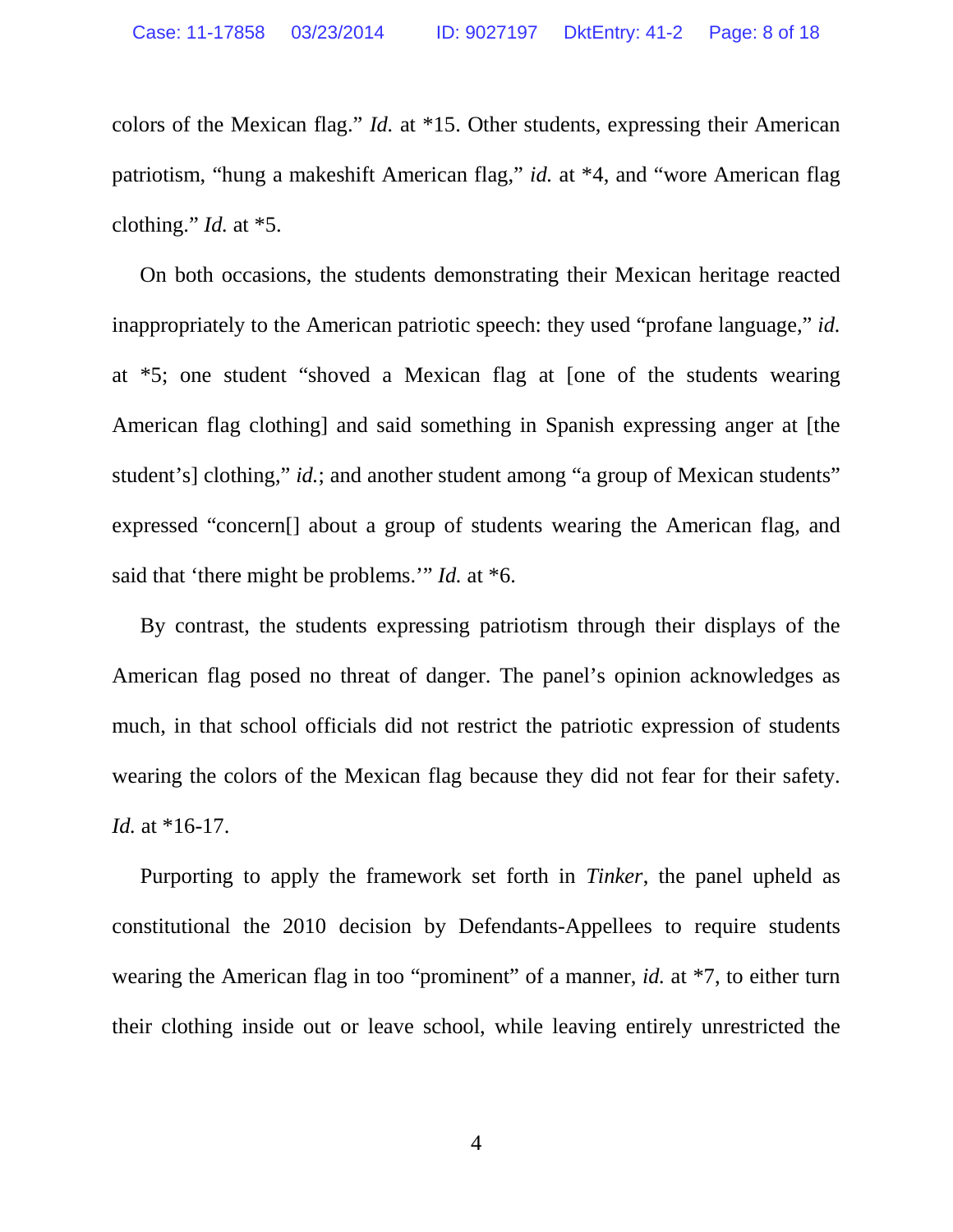expressive displays of the Mexican flag by the very students who threatened disruption of the school environment.

The panel's decision is not supported by *Tinker*; in fact, it threatens to do precisely what the *Tinker* Court warned against: "strangle the free mind at its source and teach youth to discount important principles of our government as mere platitudes." 393 U.S. at 507.

In *Tinker*, the Supreme Court acknowledged the authority of public school officials to restrict students' First Amendment freedoms when "necessary to avoid material and substantial interference with schoolwork or discipline." *Id.* at 511. While the Supreme Court has held that evidence of such necessity could potentially support a viewpoint-based speech restriction, *i.e.,* "the prohibition of expression of one particular opinion," *id.*, the facts presented in this case are markedly different from those in *Tinker* and its progeny in three constitutionally significant ways. These important distinctions require a different outcome from the one reached by the panel.

First, the viewpoint of the student petitioners here—American patriotism expressed through the display of the American flag—is not inherently abusive or discriminatory. The school speech cases on which the panel decision relies, and in which courts have applied *Tinker* so as to permit school officials to impose viewpoint-based speech restrictions, involved expression that was, by its very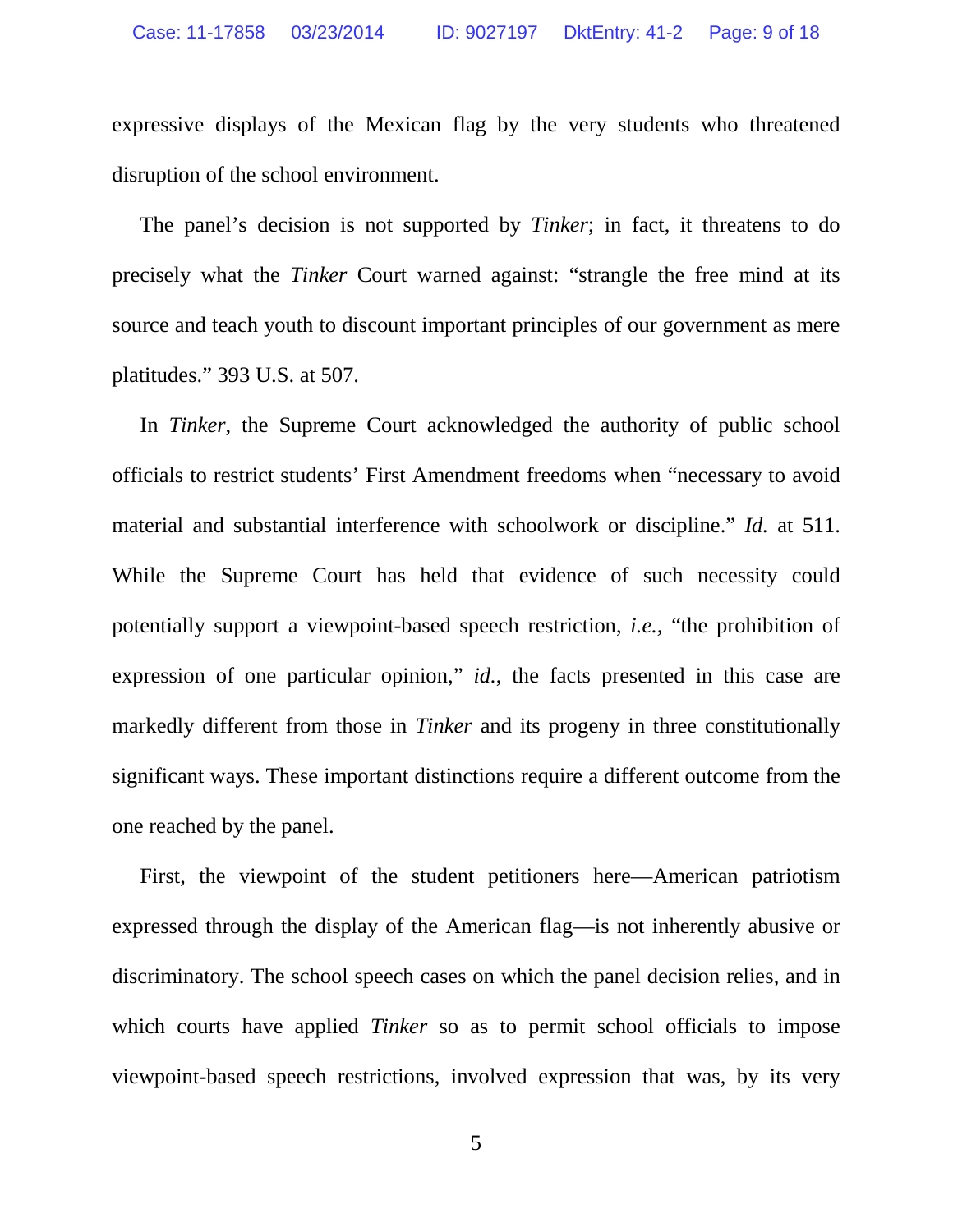nature, considered abusive, inflammatory, explosive, or intrusive into the rights of others. For example, in *Harper v. Poway Unified School District*, this Court upheld as constitutional a decision by school officials to prohibit a student from wearing a T-shirt bearing a written message that "condemn[ed] and denigrate[d] other students on the basis of their sexual orientation." 445 F.3d 1166, 1170 (9th Cir. 2006), *judgment vacated on other grounds sub nom. Harper ex rel. Harper v. Poway Unified Sch. Dist.*, 549 U.S. 1262 (2007). The very nature of the message expressed on the student's clothing, this Court explained, "'collide[d] with the rights of other students' in the most fundamental way," *id.* at 1178 (quoting *Tinker*, 393 U.S. at 508), because it constituted a "verbal assault[] on the basis of a core identifying characteristic," from which students "have a right to be free . . . while on school campuses." *Id.*

Similarly, in *Scott v. School Board of Alachua County*, the Eleventh Circuit held that school officials acted within constitutional bounds when they prohibited students from displaying the Confederate flag on school grounds because it is a symbol closely linked to the institution of slavery, is for many "innately offensive," and is commonly "associated with racial prejudice." 324 F.3d 1246, 1248-49 (11th Cir. 2003); *see also West v. Derby Unified Sch. Dist. No. 260*, 206 F.3d 1358, 1366-67 (10th Cir. 2000) (upholding application of school district policy prohibiting students from "wearing or possession of items depicting or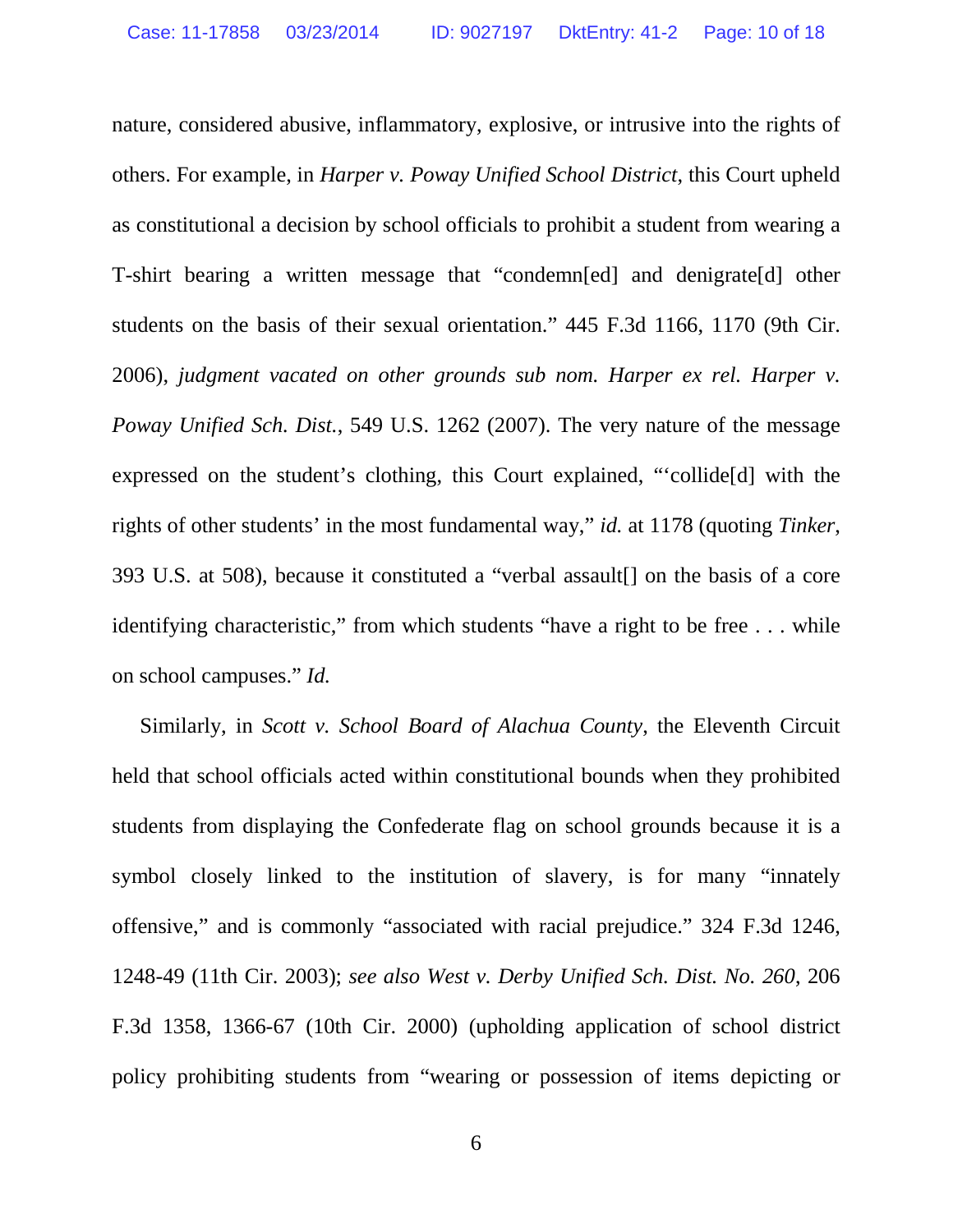implying *racial hatred or prejudice*" to student's drawing of a Confederate flag) (emphasis added).

Unlike the messages and symbols at issue in the foregoing cases, the symbol at issue here is one that, perhaps more than any other, is associated with the notions of freedom, liberty, honor, and valor and is regularly displayed as an expression of pride in the greatness of this nation. If nowhere else, at least in this country's public institutions, and perhaps especially those of education, the American flag is a symbol to be revered and respected by government officials, not treated as offensive, abusive, or intruding upon the rights of others.

Second, the display of the American flag by the student petitioners was part of a debate among students in which school officials chose to silence one viewpoint while approving continued expression of a counter viewpoint. In discussing the "vital" need for "vigilant protection of constitutional freedoms . . . in the community of American schools," *Keyishian v. Board of Regents*, 385 U.S. 589, 603 (1967) (quoting *Shelton v. Tucker*, 364 U.S. 479, 487 (1960)), the Supreme Court has recognized public schools as "peculiarly the 'marketplace of ideas,'" in which future leaders are to be "trained through wide exposure to that robust exchange of ideas which discovers truth out of a multitude of tongues, [rather] than through any kind of authoritative selection." *Id.* (internal quotations omitted). To ensure preservation of this type of open and meaningful exchange, school officials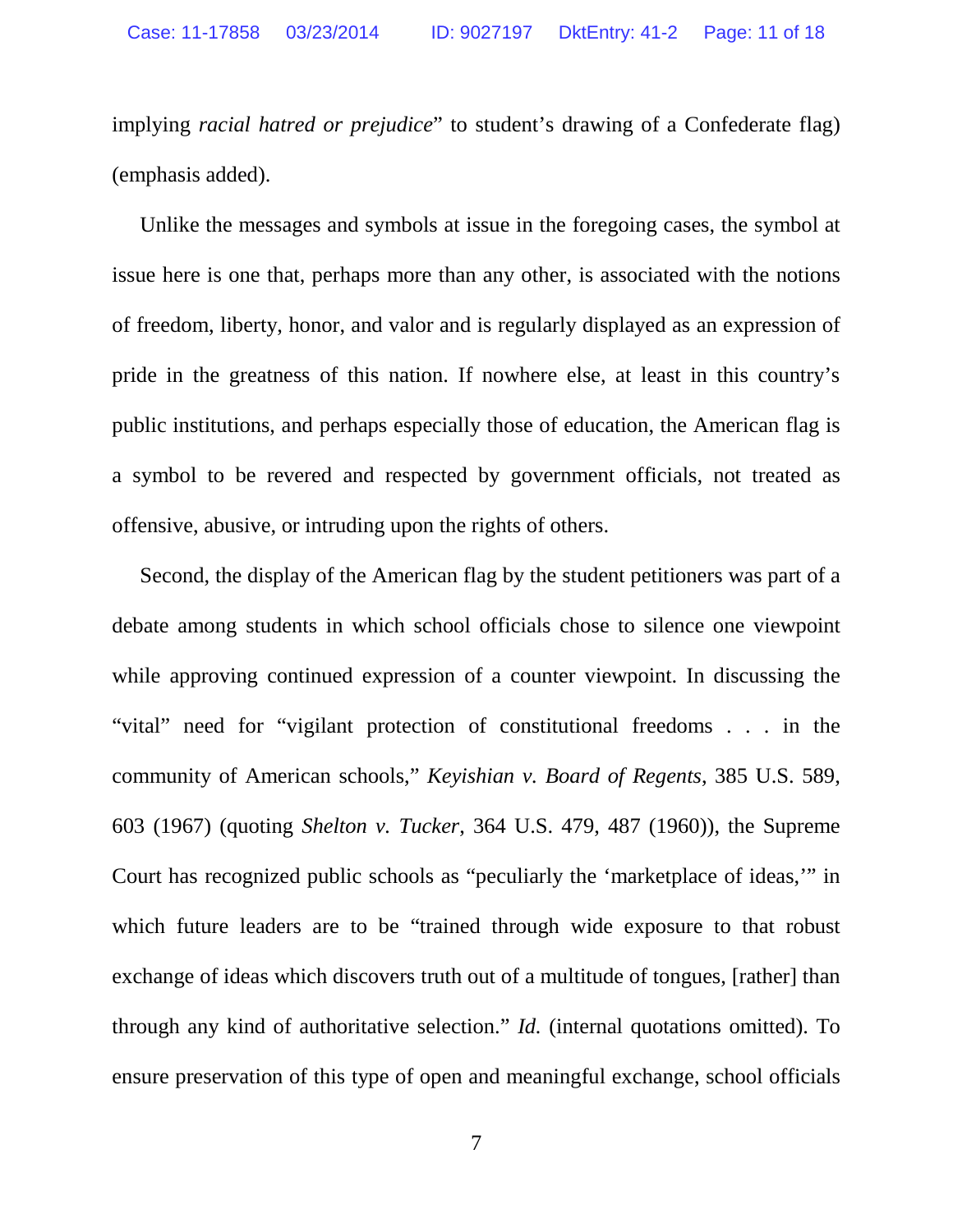are expressly forbidden to "confine[]" students "to the expression of those sentiments that are officially approved." *Tinker*, 393 U.S. at 511.

Thus, while it may be constitutionally permissible for school officials to silence expression of a single viewpoint that they reasonably anticipate will "materially and substantially interfere with the requirements of appropriate discipline in the operation of the school," *id.* at 509 (quotations omitted), it is an entirely separate matter—and one that is highly constitutionally suspect—for them to simultaneously permit, entirely unrestricted, expression of a counter viewpoint on precisely the same issue, indeed, the very viewpoint to which the restricted speech was intended as a direct response. Such an approach exhibits, intentionally or not, official support for and favoritism toward one side of a debate among student groups and threatens to severely undermine the basic protections afforded by the First Amendment, "which does not tolerate [governmental rules] that cast a pall of orthodoxy over the [school campus]." *Keyishian*, 385 U.S. at 603.

Finally, and perhaps the most unsettling of the unique facts presented here, Defendants-Appellees' decision to silence displays of the American flag resulted from complaints and threats of violence issued by the very students who were then rewarded by being permitted to continue expressing their own patriotic sentiments. Such a decision constitutes the patent sanctioning of the most insidious kind of heckler's veto, in which the heckler not only succeeds in silencing expression he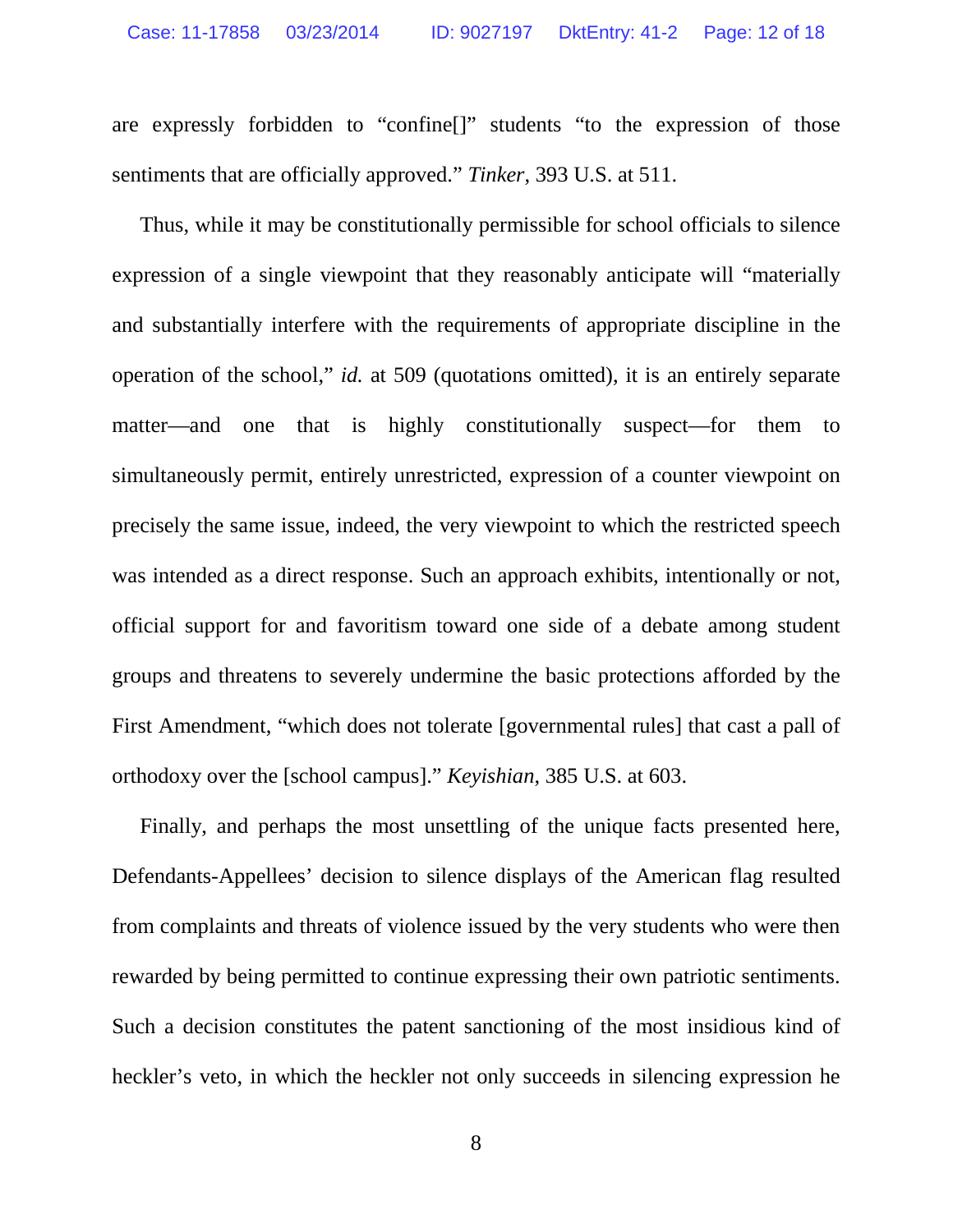finds objectionable but also gains the privilege of disseminating, without restriction, his own counter viewpoint.

As this Court has explained, the term "heckler's veto" is used to "describe restrictions on speech that stem from listeners' negative reactions to a particular message." *Ctr. for Bio-Ethical Reform, Inc. v. Los Angeles County Sheriff Dep't*, 533 F.3d 780, 788 (9th Cir. 2008). Such restrictions are blatant violations of the First Amendment principle that "[s]peech cannot . . . be punished or banned, simply because it might offend a hostile mob." *Forsyth Cnty. v. Nationalist Movement*, 505 U.S. 123, 134-135 (1992).

Even in the public school context, where administrators possess greater authority to restrict student expression, the Supreme Court has rejected the implementation of the heckler's veto:

Any word spoken, in class, in the lunchroom, or on the campus, that deviates from the views of another person may start an argument or cause a disturbance. But our Constitution says we must take this risk, and our history says that it is this sort of hazardous freedom -- this kind of openness -- that is the basis of our national strength and of the independence and vigor of Americans who grow up and live in this relatively permissive, often disputatious, society.

*Tinker*, 393 U.S. at 508-09 (internal citation omitted). Thus, when the *Tinker* Court spoke of school officials restricting student speech in order to avoid disruption and maintain proper discipline, for example in the face of threats of violence, it spoke approvingly of such restrictions in the event of "disorder or disturbance *on the part*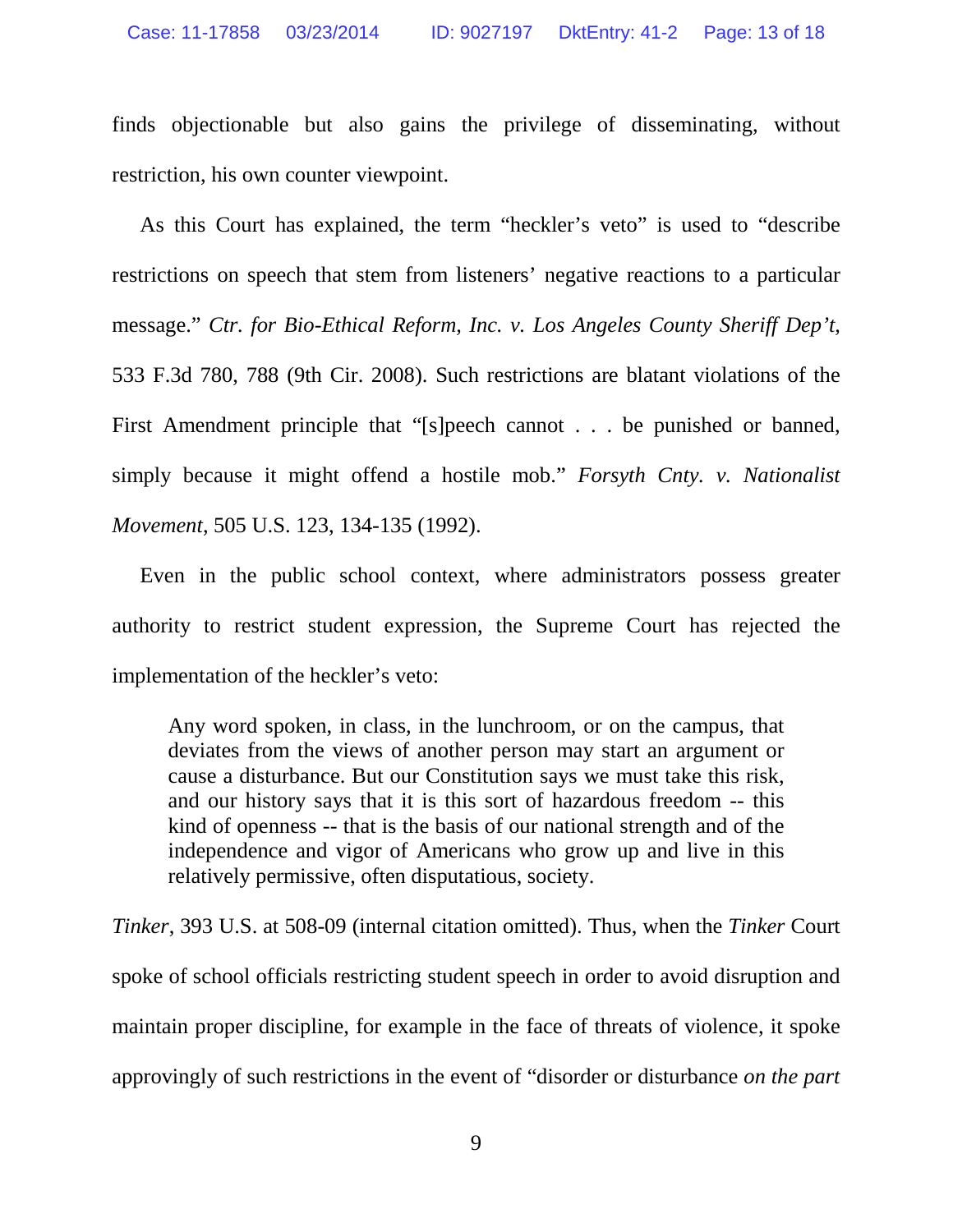*of* [the students whose speech was to be restricted]," 393 U.S. at 508 (emphasis added), not a disruption occasioned by students whose very aim was to express their own viewpoint while succeeding in having an opposing viewpoint silenced.

Other circuits, heeding the *Tinker* Court's guidance, have acknowledged the impropriety of silencing student speakers on the basis of negative, even hostile, reactions from other students. In *Holloman v. Harland*, 370 F.3d 1252 (11th Cir. 2004), the court addressed the decision by school officials to punish a student who, during recitation of the Pledge of Allegiance, stood and silently raised a fist into the air in protest of punishment received by a fellow classmate for his refusal to recite the Pledge. *Id.* at 1260-61. The school officials defended the punishment, in part, on the grounds that "other students were disturbed by his demonstration." *Id.* at 1274. While reaffirming "the right of public educational institutions 'to adopt and enforce reasonable, non-discriminatory regulations as to the time, place and manner of student expressions and demonstrations," *id.* at 1271, and even acknowledging that "the same constitutional standards do not always apply in public schools as on public streets," *id.* at 1276, the court had no difficulty recognizing the officials' suppression of the student's protected speech on these grounds as fundamentally—and constitutionally—flawed.

"Allowing a school to curtail a student's freedom of expression based on such factors," the court explained, "turns reason on its head." *Id.* at 1275. Logic, and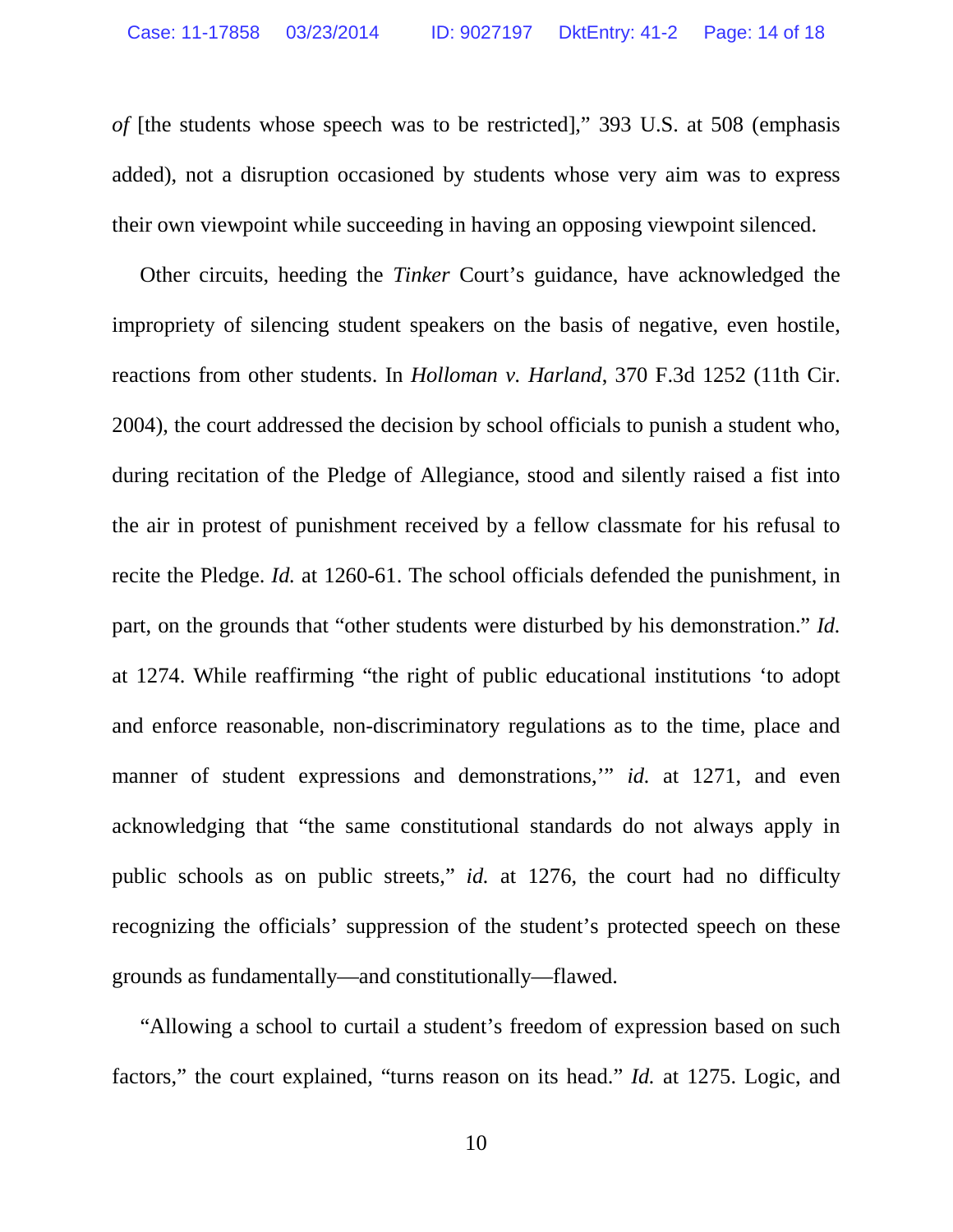more importantly, fundamental notions of what is just and right, recoil at such

decisions. As the *Holloman* Court noted,

If certain bullies are likely to act violently when a student [engages in protected expression], it is unquestionably easy for a principal to preclude the outburst by preventing the student from [speaking]. To do so, however, is to sacrifice freedom upon the alter [sic] of order, and allow the scope of our liberty to be dictated by the inclinations of the unlawful mob. . . . If bullies disrupted classes and beat up a student because he wasn't wearing fancy enough clothes, the proper solution would not be to force the student to wear Abercrombie & Fitch or J. Crew attire, but to protect the student and punish the bullies. . . . The same analysis applies to a student with long hair, who is doing nothing that the reasonable person would conclude is objectively wrong or directly offensive to anyone. The fact that other students might take such a hairstyle as an incitement to violence is an indictment of those other students, not long hair.

*Id.*; *see also Zamecnik v. Indian Prairie Sch. Dist. # 204*, 636 F.3d 874, 879 (7th

Cir. 2011) ("Statements that while not fighting words are met by violence or threats or other unprivileged retaliatory conduct by persons offended by them cannot lawfully be suppressed because of that conduct. Otherwise free speech could be stifled by the speaker's opponents' mounting a riot, even though, because the speech had contained no fighting words, no reasonable person would have been moved to a riotous response.").

The prohibition against a heckler's veto set forth in *Tinker* and applied in *Holloman* operates with even greater force in a situation where, as here, protected student speech is met with threats of violence from other students who wish not only to squelch that particular expression but also to simultaneously disseminate a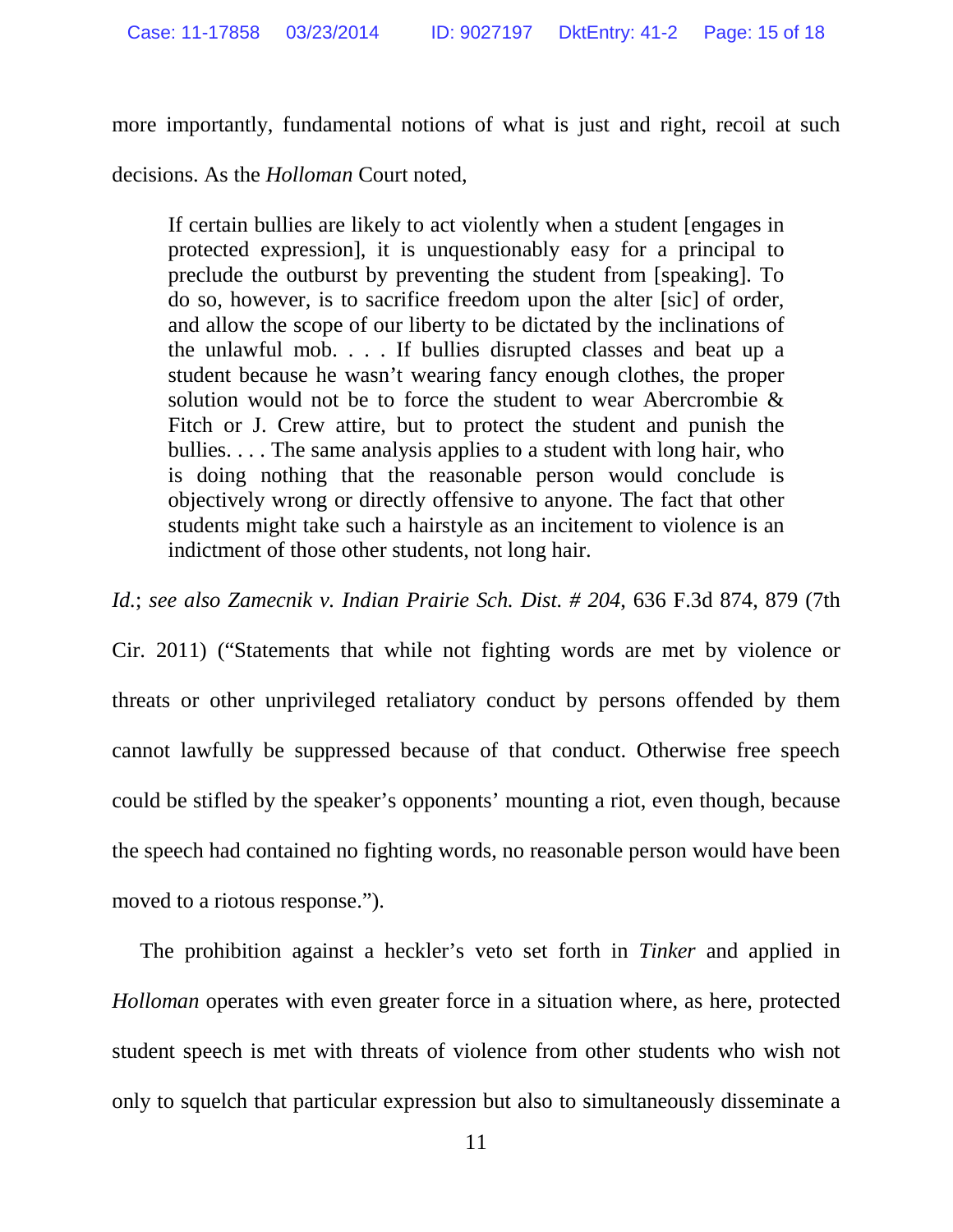differing viewpoint on the same issue. While there were undoubtedly a variety of means by which Defendants-Appellees could have handled the situation with which they were presented—even, perhaps, avenues that included some level of restriction on the display of the American flag (*e.g.*, imposition of a uniform policy applicable to all students)—the decision to (1) treat the patriotic expression of displaying the American flag as an offensive and abusive point of view; (2) ban that constitutionally protected expression based solely on threats of disruption issued by other students; and then (3) *privilege the countervailing viewpoint of the potential aggressors* by permitting it to continue unrestricted, was not within the range of constitutionally permissible options.

Whatever the appropriate measure of deference due the decisions of school administrators, "we cannot afford students less constitutional protection simply because their peers might illegally express disagreement through violence instead of reason." *Holloman*, 370 F.3d at 1276. "Principals have the duty to maintain order in public schools, but they may not do so while turning a blind eye to basic notions of right and wrong." *Id.* Because the speech restriction imposed by Defendants-Appellees, and upheld by the panel, was not only plainly wrong, but directly threatens to reduce the freedom of speech on public school campuses to "a right . . . so circumscribed that it exists in principle but not in fact," *Tinker*, 393 U.S. at 513, this Court should grant the petition for rehearing.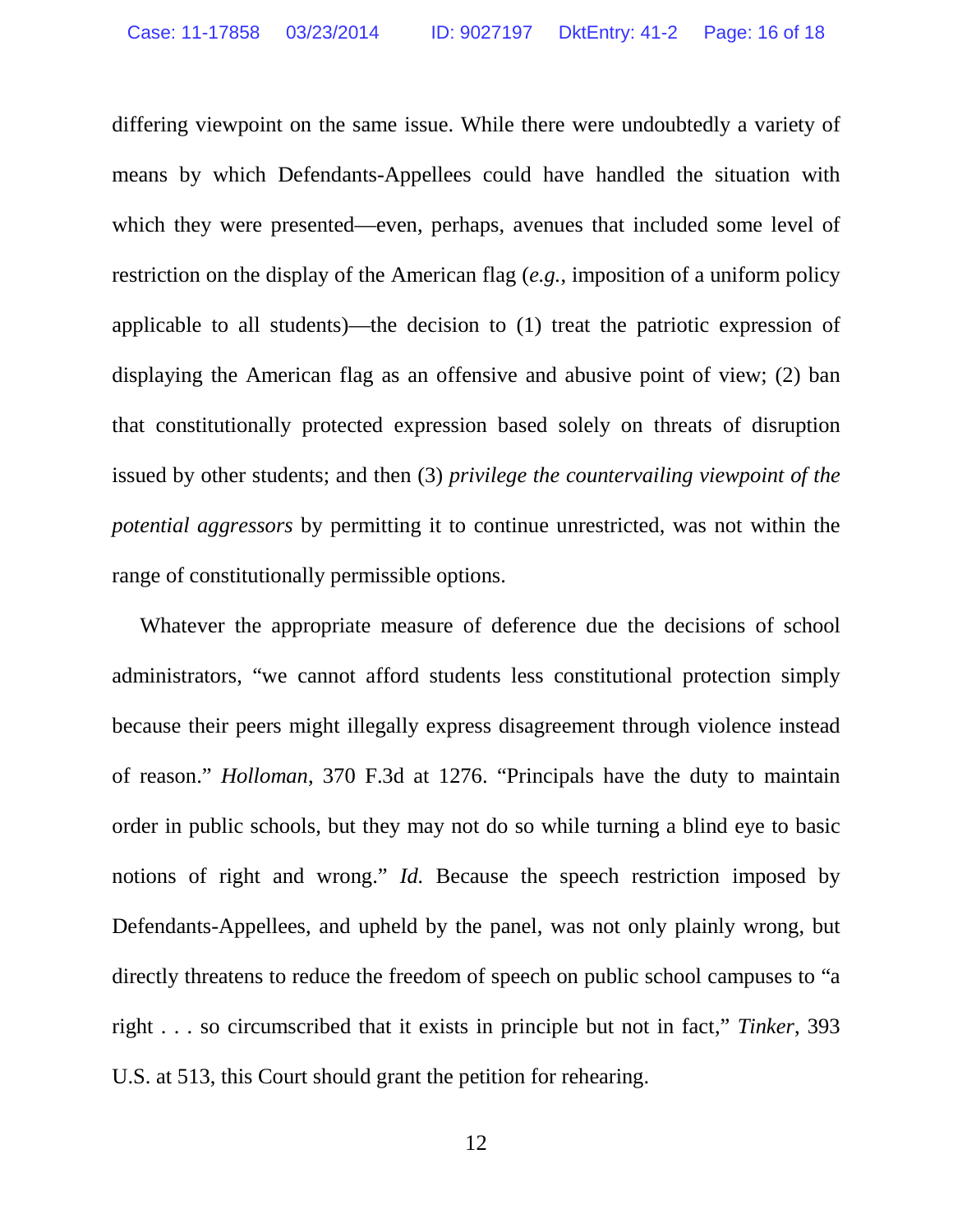### **CONCLUSION**

Because of the need to address an exceptionally important question regarding the means by which public school officials may constitutionally restrict protected student speech, this Court should grant the petition for rehearing.

Dated: March 23, 2014 Respectfully submitted,

 s/ Jay Alan Sekulow Jay Alan Sekulow Stuart J. Roth Jordan A. Sekulow American Center for Law & Justice

David A. French Carly F. Gammill American Center for Law & Justice



 *Attorneys for Amici Curiae*